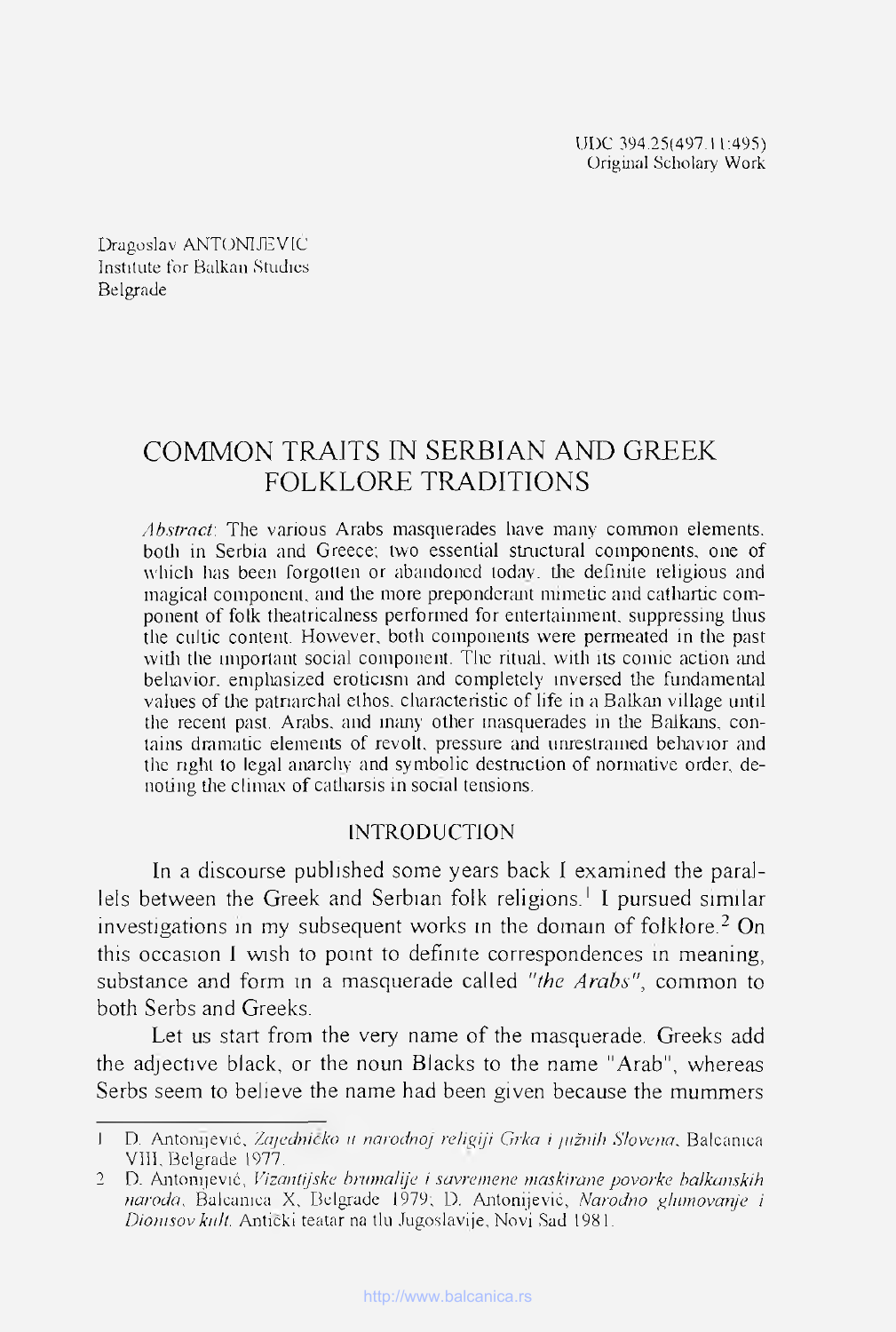were sooty, thus resembling "Arabs", i.e. Blacks. Serbian folk tradition refers to Arabs and Blacks as black Arabs. Among Serbs and Greeks alike, or rather, among the most of Balkan Christians, the Arab has been regarded as a symbol of and synonymous to a démon of the underworld. There is an obscure memory of a three-headed black Arab, with a cult of his own, in Serbian folk poetry and legends. $3$ 

Both in the Serbian and Greek folk dances we are dealing with the Arab is always impersonated as a raider of black complexion who abducts brides and women, carrying them off to his realm. Let me add that the Arab and Turk were frequently a substitute for the devil, himself a substitute for an ancient chthonic divinity  $4$ 

The Arabs was first recorded in Serbia by O. Mladenovic and M. Ilijm who observed the performance on Shrovetide in 1952 and 1958, in the villages around Belgrade, the so-called Belgrade Danube valley (Višnjica, Veliko Selo, Slanci, Minjevo, Vinča, Ritopek).<sup>5</sup> Almost forty years later, a new research on Shrovetide in Veliko Selo was published by M. Ivanović-Barišić and D. Antonijević.

Before offering a description and analysis of the masquerade, it seems necessary to point to certain geographical and histoncal facts to help bring out the traits of the dance common to Serbs and Greeks.

As we know from the Serbian ethnology and histonography, migrations of individual ethnie groups in the Balkans occurred throughout the centuries. According to J. Cvijić, as a consequence of these migrations, the arrangement of the groups in the Pemnsula altered considerably. In many regions one population was replaced by another with different characteristics, sometimes speaking another language. The populations having mingled with one another, the various ethnic and ethno-biological processes took place. The ethnie types of mdividual regions were thus considerably altered, with the ancient local or medieval popular type often disappearing, and a new ethnic amalgam emerging<sup>6</sup>

The inhabitants of the aforesaid villages in the Danube basin onginate from Southern and southeastern parts of Serbia (Pirot, Niš, Tm, Vranje, Svrljig, Pnlep, Bitolj and Tetovo). In addition it is impor-

<sup>3</sup> *Srpski mitološki rečnik*, Belgrade 1970, 7.

<sup>4</sup> *Ibid.*

<sup>5</sup> M. Ilijin and O. Mladenović. *Narodne igre u okolim Beograda*, Zbomik radova Btnografskog mslituta SANU. 4. Beograd 1962. 172-178.

<sup>6</sup> J. Cvijić. *Balkamko poluosdvo,* Beogrml 1966, 130.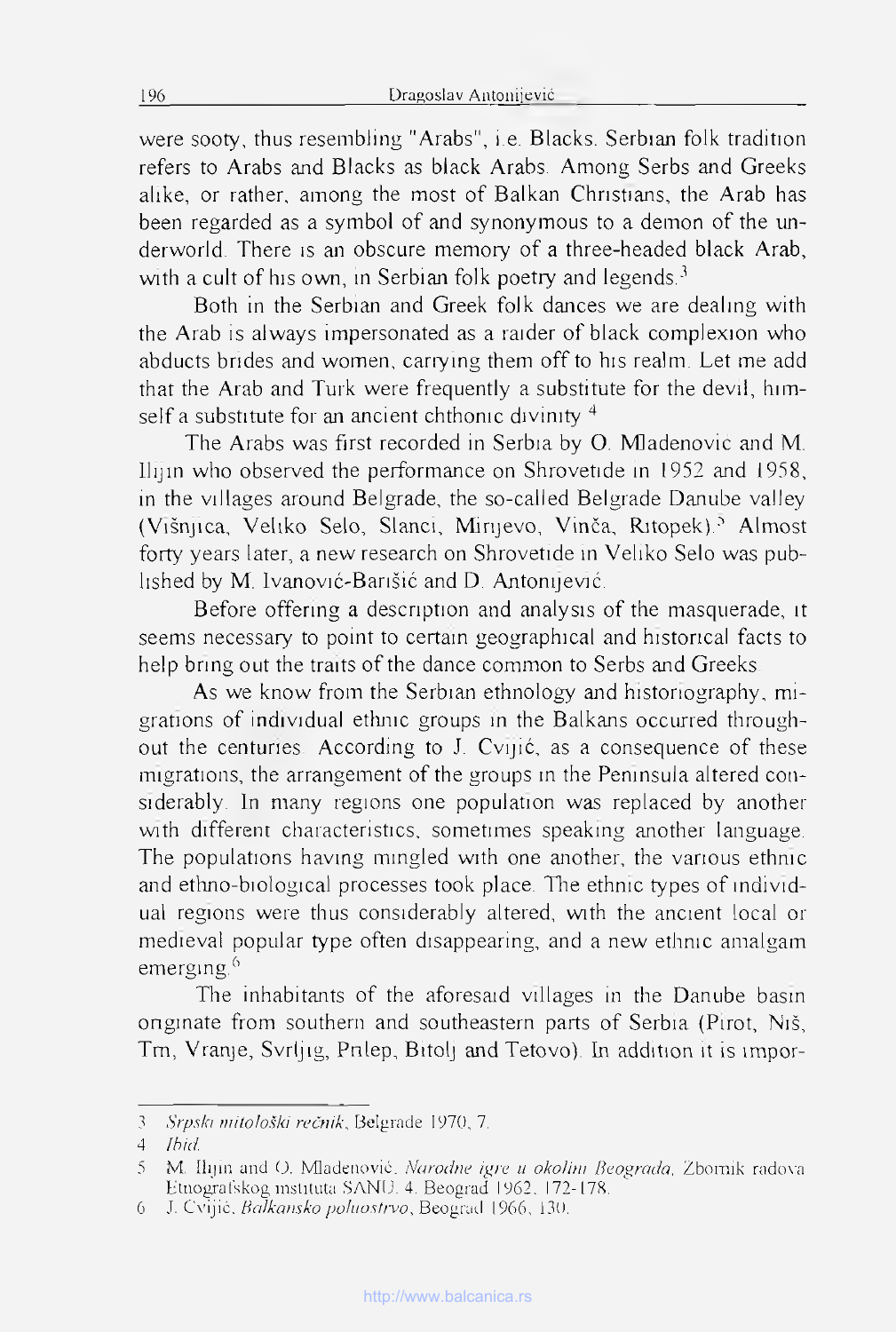tant to note that they include Greek settlers who came from Salonika, Serez and Edirne. In the days of Ottoman mie, the Turks moved many gardening familles from Mantsa, settlmg them there to grow vegetables for them.<sup>7</sup> Many scholars have noticed that the physiognomy of the settlers from Thrace resembles that of the inhabitants of the regions whence their forefathers came. There were wide differences in speech, costume and customs. The newcomers seldom mixed with the mdigenous population, the least with those from western parts of the Pemnsula. Veliko Selo (Large Village), where studies of the masquerade were conducted in 1995, was first called Novo Selo (New Village). However, when the settlers from Thrace arrived, it was renamed Veliko Selo.8

In Greece, studies of the masquerade were made in 1975 by A. Parafemdu in the village of Nixiani. The village is situated in the mountainous région of Pangaion, in Thrace, and, according to written sources, existed in the 15th century. The dance was performed in winter, between the New Year's and St. John the Baptist's Day. The ancient city of Akesamene is situated near Nixiani. Mt. Pangaion, legend has it, is the birthplace of Dionysus, and was in ancient times renowned as the center of the Dionysian cuit. The written sources tell us that the village existed as early as the 1 5th century.

### DESCRIPTIVE MODEL *Serbiei*

According to the studies made in 1952 and 1958, "the Arabs" is performed every year on Shrovetide. In the early days, women were anxious lest the "Arabs" should not drop by, so they fear that someone would catch the Arab measles that year. Only men take part m the dance, generally married men - in Veliki Mokri Lug, the participants were in their forties. The number of mummers varies from 7-8 in Mirijevo, 10-14 m Vinča, 12-14 in Višnjica. Tire men are masked as bride and bridegroom, best man, bridegroom's chief attendant, bridesman, father and mother-in-law (or grandmother and grandfather), host (supposedly to record the gifts), priest or monk. Other performers are simple masks ("pictures"), one carrying a basket for the eggs and bacon, another a wine jug, the third a sack for other foodstuffs. Sometimes

<sup>7</sup> R. Nikolic. Okolina Beograda, SEZb V, Reograd 1903, 905.

S *Ihnl,* 97 1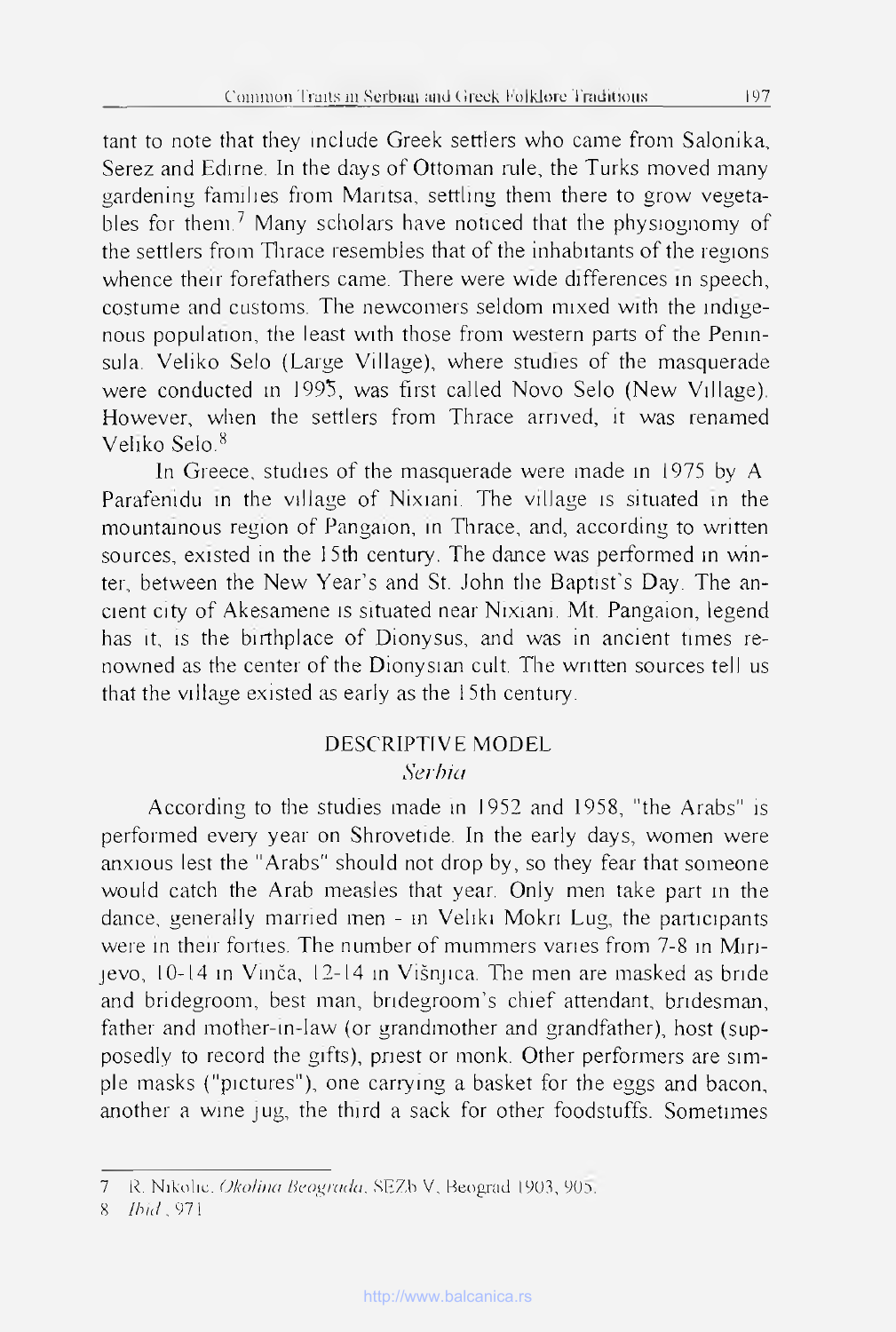they take along a donkey to load the gifts on, In Višnjica, a bear tamer with a she-bear is part of the troupe. Every group has a flute, violin or accordion player. Today ail performers wear "pictures" on their faces (an ordinary, commercialiy available human mask), unlike the earlier days, as elders recall, when faces were smeared with soot to look like black Arabs. The man who personates the bride dons a lace blouse over his suit, ties a scarf around his head and places a wreath upon it. In Mirijevo, the groom wears a top hat, and the others fur-caps. Some of the muminers put on white summer underpants and shirts over their usual clothes; in some villages they wear old suits turned inside out. Those who personate the grandparents tum their sheepskin coats inside out and make a hump. In Višnjica, the she-bear had a fur-coat turned inside out and a gas-mask. Everyone, except the bride, carnes clubs with cow-bells tied to them. In Višnjica, the cow-bell is tied to a belt. Elders in Veliki Mokri Lug recall that one of the performers used to carry the "umeta", a club two or three meters long with a muddy cloth wrapped around the end, swinging it about "to scare away dogs and frighten children".<sup>9</sup>

A few days before Wlnte Thursday, the men discuss who is to take part in the prformance and set the venue for departure, They meet then on White Thtirsday before dawn, and dress in a field outside the village (Mirijevo), or in a house at the end of the village (Višnjica). Thus masked, they set off on their tour at dawn, entering every yard in the village with shouts, music playing and cow-bells clanging. The elders say it used to be much noisier in the earlier days. Throughout the journey, on entering a house and leaving it, the performers emit inarticulate sounds.<sup>10</sup>

The Arabs come to every house. They are rarely rejected, and women especially are glad to see them. The group stands in the yard where the household awaits, and one among the group asks: "Are you satisfied? How do you like the Arabs? May we dance freely?" The granny cornes into the house to receive gifts (eggs always, then bacon, smoked meat, other victuals, drinks and money). The bride approaches the host and hostess, kisses their hands, and if there is a maiden in the house, tries ю kiss lier. Others make jokes and tease. Then the groom leads a wheel dance in front of the door. There is no specific dance for the occasion, just the one typical of the village to whatever melody is

У M. IJi|in and O. MJadenović, *op.cil.*

K) *Jhid*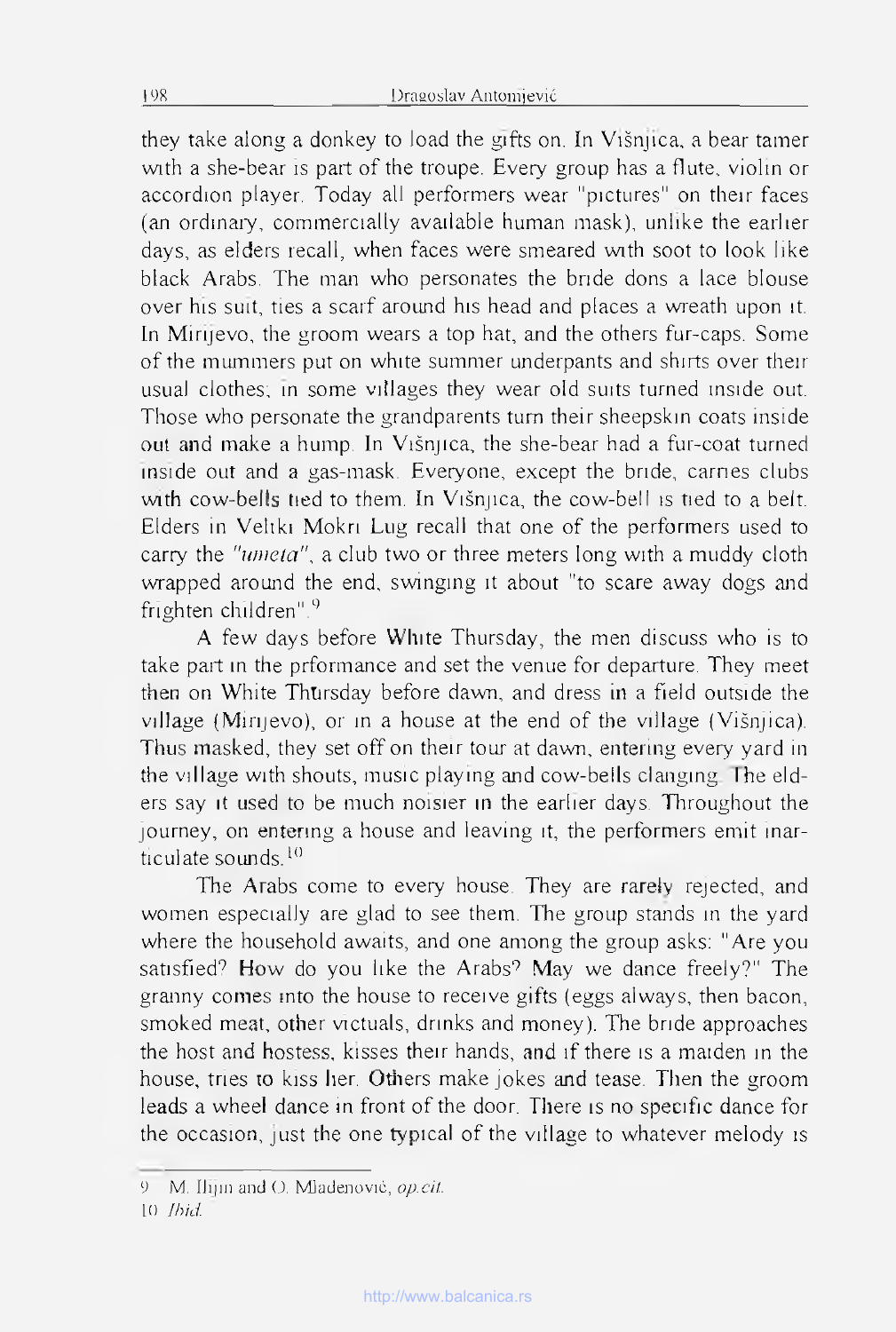played. They often writhe and clown about while performing it. On leaving the house, the Arabs try to steal an egg from a nest, a piece of bacon from the closet or a wreath of paprika hanging on the porch of every house. When they finish the tour around the entrre village, they retun to the house they set out from, or to another house in the center of the village, where they meet the same day for *afcast,* or, as they sometimes say, for the *wedding*. The women of the house prepare a meal from the food they are provided with, while the Arabs divide amongst themselves the money they received or buy wine and brandy with it.<sup>11</sup>

Of course, "the Arabs" has lost much of their significance and completeness today. but it îs a wonder the custom has been preserved at ail, and with such vigor, too, and in the immédiate vicinity of Belgrade.

Following îs a ritual procession of the "Arabs" in Veliko Selo, as recorded by M. Ivanović-Barišić and D. Antomjevié, on March 5, 1995. The ritual was performed on Shrove Sunday, unlike the earlier days when it took place on Shrove Thursday. Children perform the custom on Saturday, the day before "the real Arabs" take place.

The Shrove procession we observed in Veliko Selo comprised thirty men. The number is varying, though it has increased in recent years. As one performer observed - "everyone wants to be in the Arabs, because then there is no reproach for excessive eattng and drinking, or unrestrained behavior", which is, in fact, characteristic of the ritual.

All the performers in the procession wear masks, except the accordion play er. Some have a specific role to play. Those are the bride and groom, best man, bridegroom's chief attendant, grandparents, the host of the procession and priest. The others are in disguise wearing masks. There are two musicians in the procession, usuaily playing the accordion. On tins occasion, however, one of the musicians played the guitar and wore a mask. ('ontemporary songs are played and sung. Earlier, the Arabs would always lead a wheel dance in every yard, which is no longer the case, to the "lament" of village elders, who claim the custom was better performed before. The performers who have no particular role to play hold empty plastic bottles (of cooking oii, juice or detergent) which they keep hitting with wooden sticks to

Il *Ibid*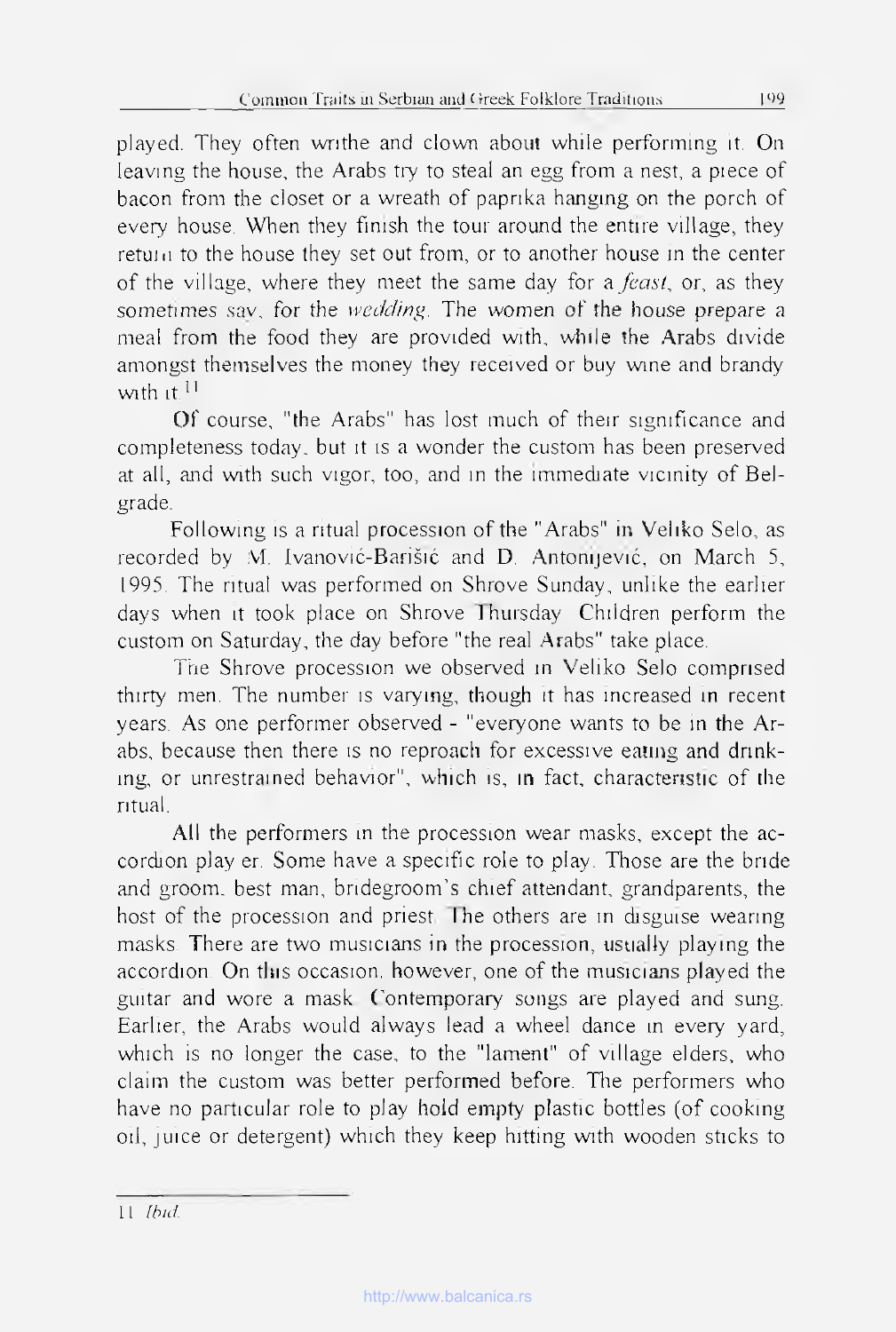enhance noise. Noise, m addition to erotic behavior, îs highly emphasized in the ritual and serves to create a spécial atmosphère.

The masks were quite ordinary, purchased in a drugstore. Most were made of plastics, some of cloth, and few performers even wore gas-masks. Most of the masks were anthropomorphic, with the exception of a few suggesting zoomorphic figures. Heads were covered with a diversity of headgear: wigs, hoods, fur-caps, hats, knitted caps, scarfs. The impression the performers left was different from that in the earlier years, the locals stressed, because the disguise changed. A lot of creativeness was put into the appearance of the "Arabs". The attire included protective pieces of unused military clothing, or ragged and tom one, and many pieces of clothing made of plastics. Then there were the cow-bells, a broom, even a fox's jaw which one of the "Arabs" fixed on a long club. Another was wearing a wreath of paprika around his neck.

Naturally, the most interesting member of the procession îs the bride. Her appearance and movements should suit those of a real bride. She wears a long white dress with a string of plastic pearls around her neck. A green wig covers her hair, with a scarf and hat on top of it, and over that a piece of white lace, as a veil. The cunous villagers were quite disappointed to find the bride with a 'flat' belIy, as they were expecting to see her "pregnant". This bride was carrying an ordinary bag over her arm, to collect money.

The groom had a hood over his head, and wore several old sweaters of different size one over the other.

The best man carried a plastic bag for gifts, and otherwise did not differ much from the bridegroom.

The grandparents were humped, and the grandmother had a longhaired wig over her head.

The host introduced the procession into the yard, shook hands with the head of the house, wishing him good health and fortune. He could be recognized by the hat he wore and the wreath of red paprika around his neck. The nicely-carved club he was сапу ing was a symbol of authority. His mask had a thick black moustache.

The priest wore a two-piece white suit, a wig, and a white linen mask with holes eut out for the eyes, nose and mouth. On his forehead was a red cross, denoting his role in the procession.

I hâve already stressed that the Arabs is a male company and that every year men agree on who would take part in the masque and assign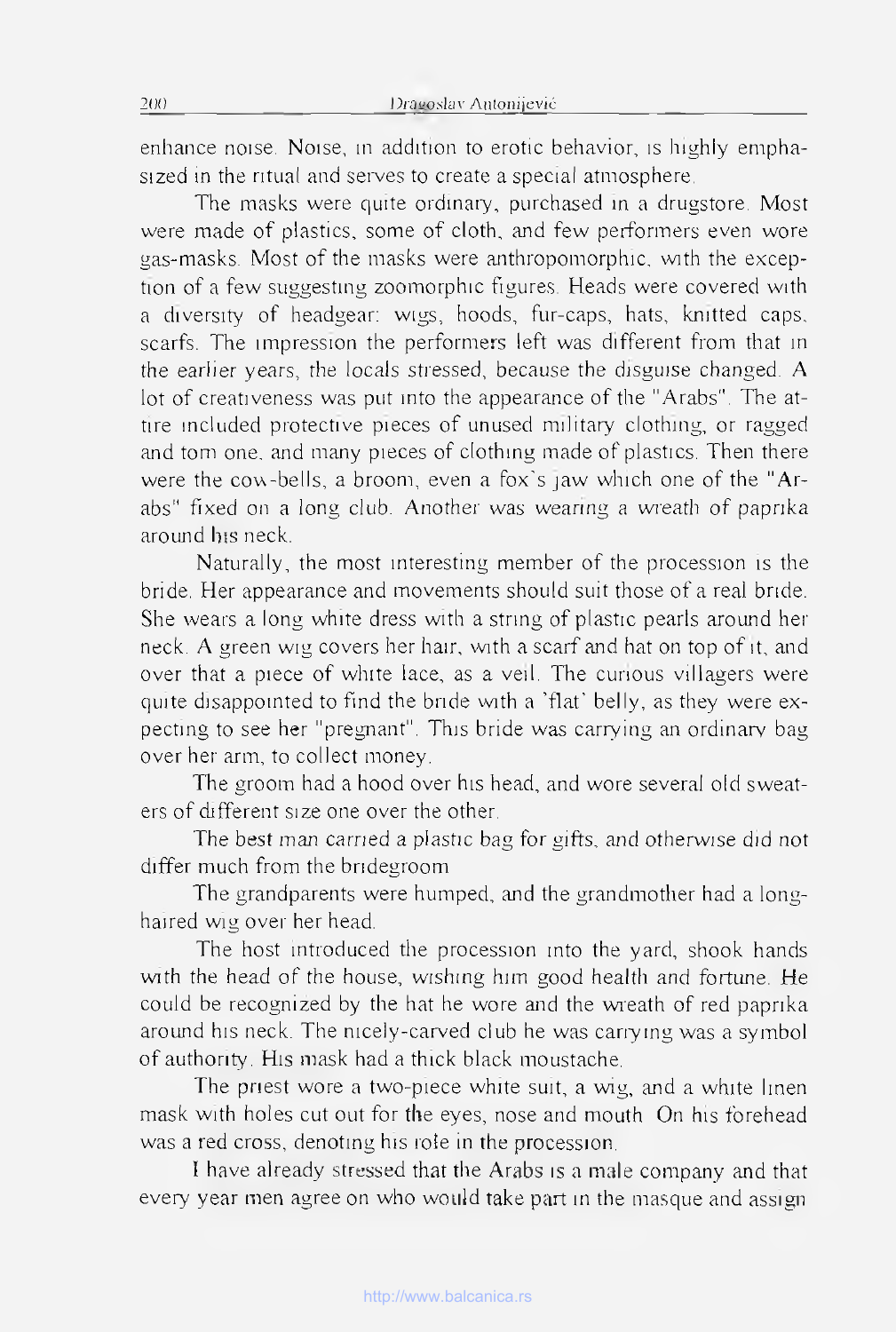the various roles and duties. The procession in Veliko Selo set out about nine a.m. That day, no one begins any vvork until the procession passes. If someone should, however, they must interrupt it.

The Arabs never enter empty houses or call on houses whose members are in mourmng. Households that reject them are ill-thought of. It is believed that some evil would befall them.

The Arabs also enter churchyards to receive gifts. Recently, however, the pnest has avoided them on the pretext of having work to do. The priest's wife assumed the role of host and presented the gifts. In the earlier days, the performers would repose and hâve breakfast m the churchyard. Now they rest briefly and take breakfast in a coffee-house. They eat cheese, ham, bacon, pickles, and drink brandy, wine or beer. The food and drink is paid for with the money collected. Supper is also paid for with this money, as well as the feast, which takes place in a week (on Friday).

The masque is usually over in the evening. The food (eggs given by every household, sometimes bacon, though much less than in the earlier days) is divided equally. Most of the beverages are drunk before the round ends.

The inhabitants of Veliko Selo believe the Arabs protect a famiiy from misfortune, particularly disease. And they fear negative consequences should the visit not take place. At least one member of the household must be home to receive the company.

## *Greece*

I will describe the Arabs as performed in Greece and recorded by Alexandra Parafendidu,<sup>12</sup> who observed the masque in the village Nixiani m 1975. We know the most popular disguises **and** masquerades take place during Shrovetide. However, in some parts of Greece, masques at Shrovetide are unknown. Instead, they take place at Christmas, between New Year's and Twelfth Night or on St. John the Baptist's Day. The Arabs in Nixiani are performed on St. John the Baptist's Day.

In the earlier days, the masque commenced after a church service. The chief masker wears a fustanella (short full skirt of stiff white linen or cotton) and leads a masked group holding a shepherd's club. Each group has its own "fustanellophorus". The masking of the Arabs

<sup>12</sup> A. Παραψεντι δο, Ο Αραπ δις της Νικησιανης ετο πλαισο τθον μεταμιεσεθν του δθδεκαημερου, Thessalomki 1976, 383-392.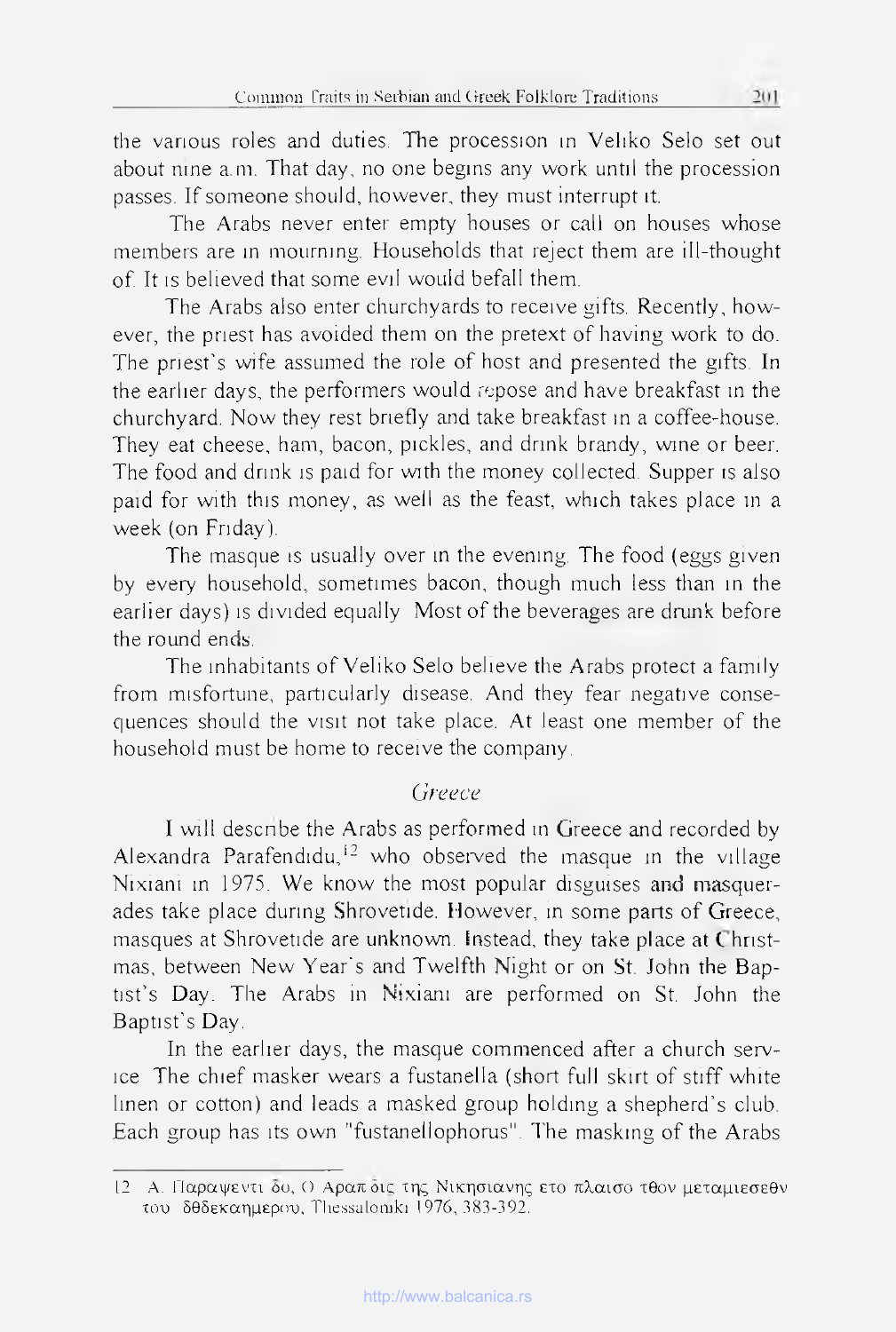is very interestmg. They generally wear a knitted woollen blouse with sleeves and black trousers dating from the ancient local folk costume, wrap their calves with woollen cloth woven on a loom, resemblant of knee-socks. The clothes are covered with asheep-skin cloak, extending beneath the knees. The back of the cloak is filled with maize leaves clumped into a hump, and a thick горе firmly holds four cow-bells around the waist.

Even more interesting is the headgear, which serves as a mask at the same time. It is made of billy goat skin, and is generally black. Recently, however, masks are made of white billy goat skin, probably owing to a shortage of black billy goats. In order to achieve the desired shape, the head and legs are removed. The covenng is called "barbota". The Arab sees and breathes through holes opened at eye and mouth level. The upper part of the barbota is filled with maize leaves, like the hump, narrowing toward the end to create a sharp point that resembles a small tower. The Arabs сапу about a wooden object about 60 cm long that looks like a knife. They brandish their knives whilst trotting from house to house.

The maskers are usually young men, unmarned or betrothed. Each group comprises 3-6 men, plus the one wearing the fustanella.

The company sets out on its rounds of the village, trotting about, as if dancing, with the cow-bells clanging and keeping beat. The entire village, young and old, come out of their houses to receive the maskers. It is beheved they bring health and good luck. They offer them brandy and wine. When the group arrives on a plateau, it halts. Then the maskers throw their wooden knives on the ground and start to dance, round and round. Or, more precisely, they hop about, causing the cow-bells to clang. Then a duel takes place: one performer falls. feigmng death, the others dance around him.

After making several rounds of the village, the groups gather in the central village square, where many people await them, including a special group made up of men and women dressed in ancient local costumes. Then they ail dance together to the sounds of folk instruments: drums, bag-pipes and clarinets.

As I have already said, the Arabs from Nixiani is no solitary case. It has survived from the disguises of non-Christian days. However, some disguises that take place during Shrovetide include the image of the Arab. Naturally, the disguise differs from one case to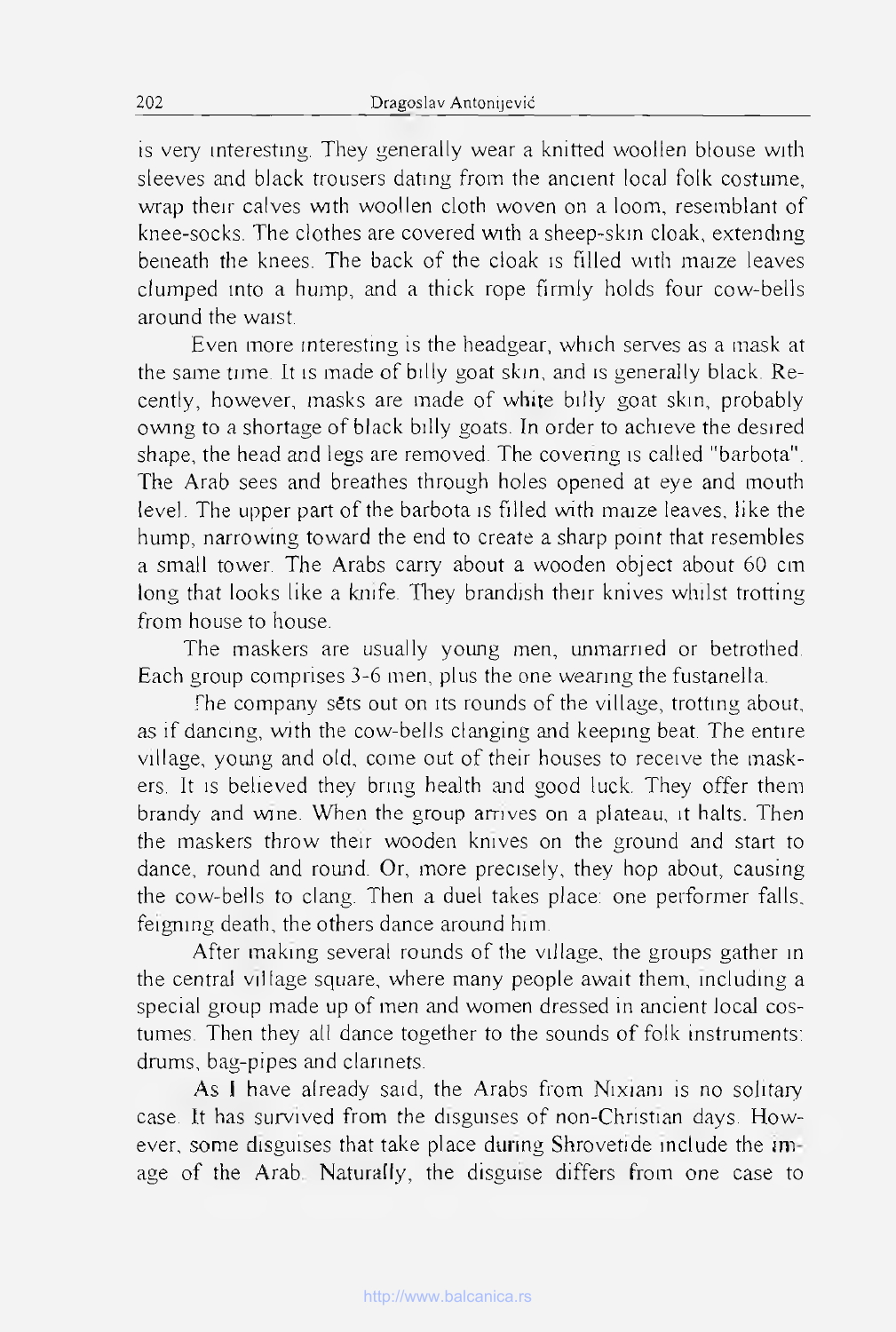another This is accomplished with the mask, black dye, soot, or other black paint smeared over the face of the performer playmg the Arab.

In the case of the village of Nixiani, the presence of Arabs is emphasized, as it is they who hâve named the custom. Parafenidu mentioned two other customs from the cycle called "Arabs". One of the customs has been preserved in the town of Didomatix, and the other in the village of Velvedo, where men and women disguise as Arabs, using black paint or soot. Surely, the presence of one or more types of disguises referred to as "Arabs" in Greece is not merely by chance. Л1 low me to cite some more examples.

A group of maskers perform the custom m villages near Kastoria, with three brides and bridegrooms, an old lady, Arab, doctor and a "bear" with bells, all accompanied by personages representing "armatolozes" (Greek brigands). In Mecovo, between New Year's and St. John the Baptist's Day, the performers include a bride dressed in a European costume, a groom wearing a fustanella, doctor, granny with a distaff, with a "baby" m her arms, and one or more Arabs. Arabs wear bells and fox tails, their faces masked or sootied. They assault the bride, and the groom chases them with a club. In the neighboring village of Amera, similar scenes are performed by performers known as Arabs. These Arabs wear black leather masks and tails. In Turi, the performers are referred to as Ligutshans. They include an Arab with a black mask, an old lady, doctor, bride and groom, priest, bears, devils and vampires. The Arab abducts the bride, who is then wrested by the groom and in a struggle that ensues one man kiIls the other. In the village of Baieasa (Vovousa), the Ligutsharis have a bride, groom, doctor, granny, Arab with bells wearing a black leather or paper mask and a bandit carrying bells. If the latter has been correctly descnbed, he seems to be a combination of the Arab and bridegroom. Bells are part of the Arab mask, and the fustanella is the nght clothing for a groom. In Briaza, the performers are referred to as Arugutshan, and include a bride, groom, doctor, Arab and Karag'uzu. The dance is performed on Twelfth Night and Shrovetide. In Brachogianm near Elasson, five to fifteen boys from Samarini form a group of Ligutshans. The personages are an old lady with a baby and distaff, Arab who seizes the baby, doctor. bride and groom. The Arab wears a kid skin mask and many wether-bells. The plot is the usual one. The Arab atlempls to abduct the bride, the groom defends her and kills the Arab. The old lady, the Arab's mother, weeps over the dead body, begging the doctor to bring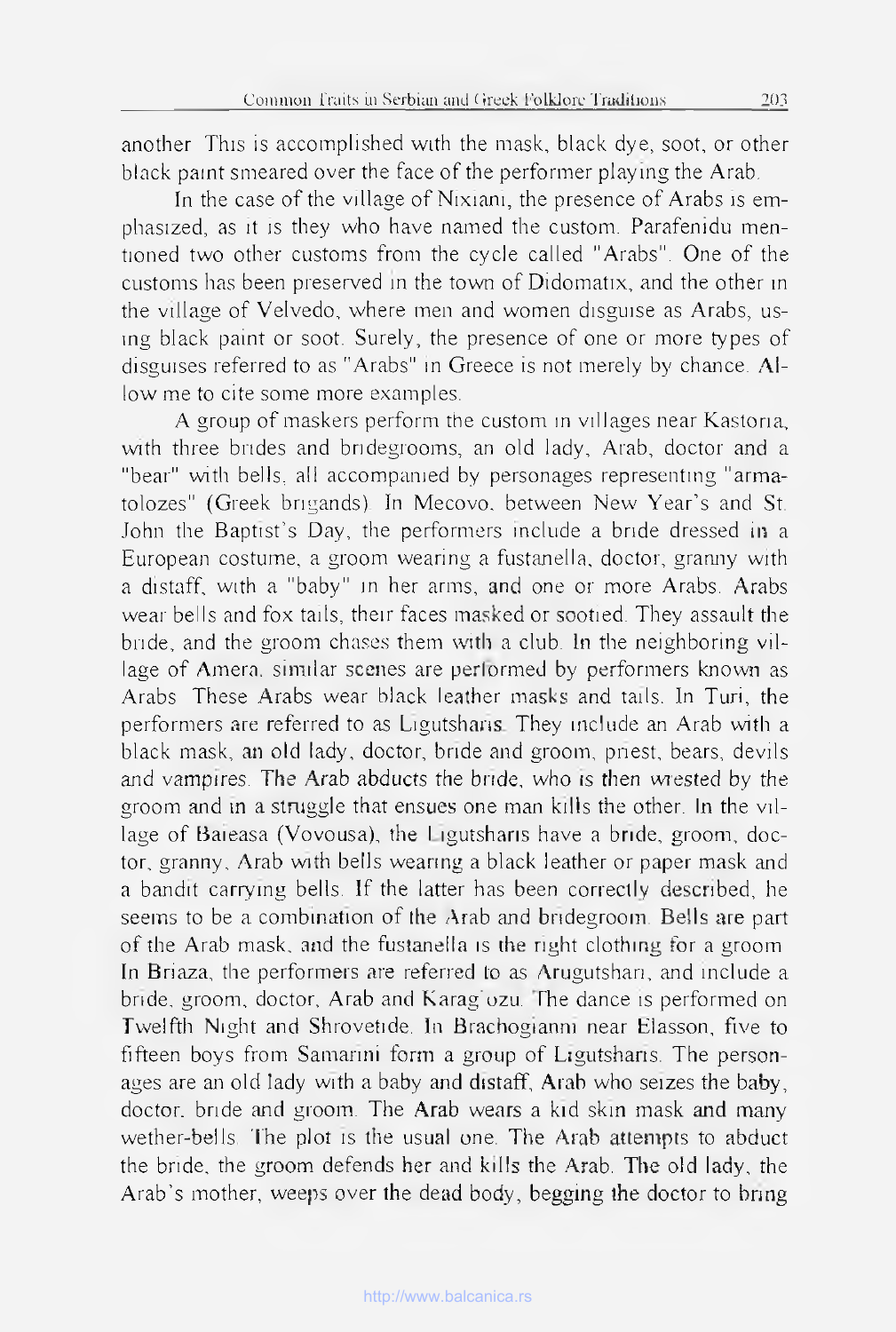him back to life. The procession Dzhamalan includes a bride, groom and Arab. $13$ 

### *Analysis and Conclusion*

The various Arabs masquerades have many common elements, both in Serbia and Greece; two essenhal structural components, one of which has been forgotten or abandoned today, the defimte religious and magical component, and the more preponderant mimetic and cathartic component of folk theatncalness performed for entertainment, suppressing thus the cultic content. However, both components were permeated in the past by the important social component. The ritual, with its comic action and behav-ЮГ, emphasized eroticism and completely inversed the fundamental values of the patnarchal ethos, charactenstic of life in a Balkan village until the recent past. According to ancient unwntten pnnciples of patnarchal society, it was utterly shameful and inadmissible that a girl should be dishonored, a woman be delivered of an îllegitimate chtld, another man's wife seduced etc. All were stnctly purushable by the decrees of unwntten common law. However, many secret love affarrs took place in everyday life, and premarital or extramantal scandais, regardless of this public moral codex. Tins clearly indicates a discrepancy or contradiction between that which is prescribed and that which takes place on the level of culture. The amoral behavior of an mdividual inevitabiy leads to confhct, msecunty, jealousy and frustration, so ritual îs evoked to résolve these scrapes.14

Thus ritual cycles take place at certain periods throughout the year to regulate and punfy accumulated instinctive passions, especially through masquerades, such as the Arabs. The performance and action of the wedding travesty in Arabs is a suitable act and offers a framework for resolving negative effects in social rural relationships by allowing full freedom of behavior. The wedding act, humor, fun, ridiculing and parodying of one's social and instinctive life, tuming the senous to the frivolous, achieve the effect of catharsis - the resolving of social conflict by opposing two contradictory feelings or attitudes, whereby one annuls the other.<sup>15</sup>

<sup>13</sup> A. J. B. Wace, *Mumming P/avs in the Southern Balkans,* The Annual of the Bntish School at Athens, No. XIX, London, Session 1912-1913, 248-265

<sup>14</sup> M. Prošić-Dvomić, *Pokladm ritual,* Folklomi teatar u balkanskim î podunavskim zemljama, Balkanološki institut SANU. Posebna izdanja knj 21. Belgrade 1984, I54-155

<sup>15</sup> V Turner, *Drainas, Ficlds and Métaphores - Symbohc Action m Human Society,* Comell t 'niversity Press 1974, 55-56. and M. Prošić-Dvormć. *ap.cit..* 156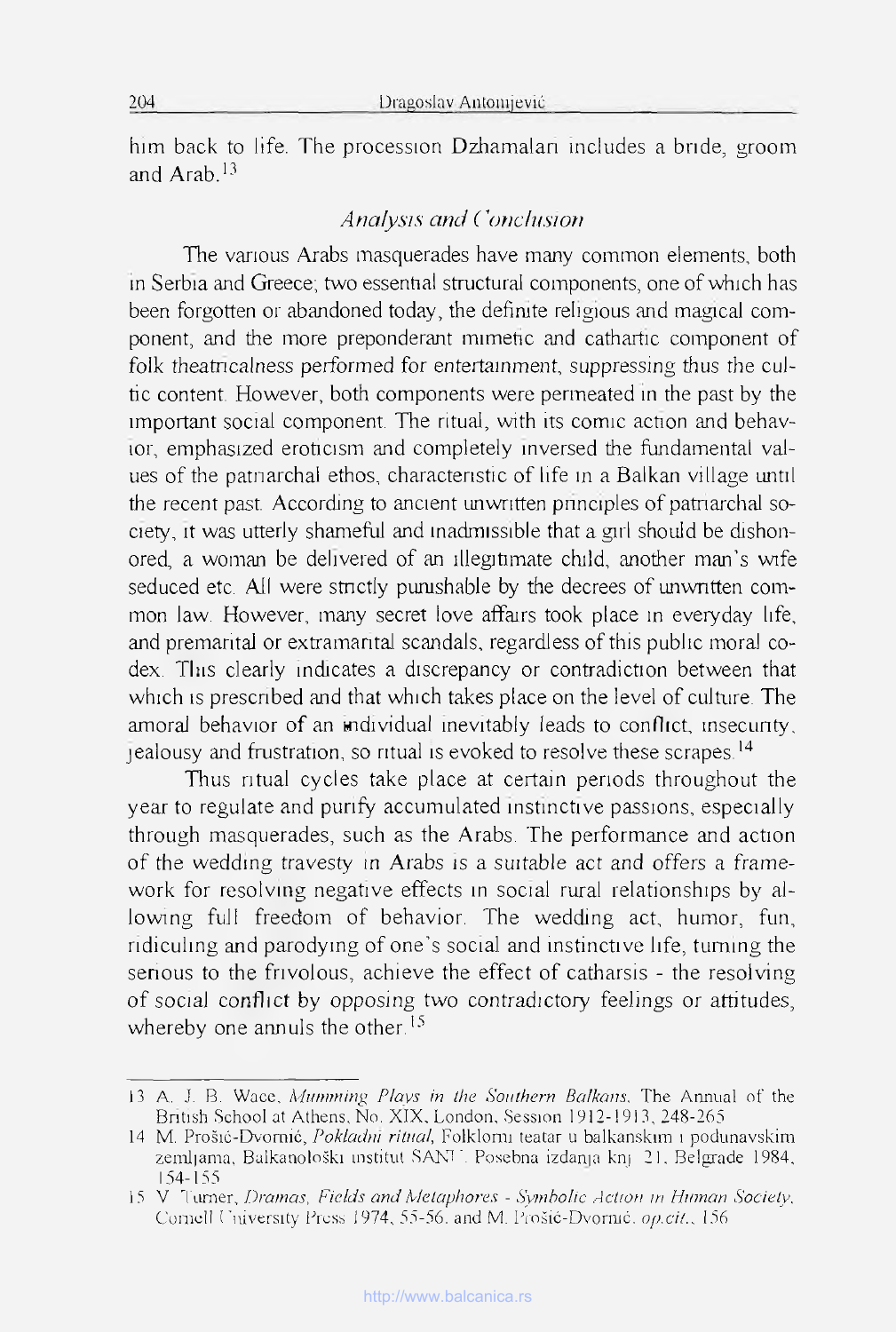Arabs, and many other masquerades tn the Balkans, contains dramatic elements of revolt, pressure and unrestrained behavior and the right to legal anarchy and symbolic destmction of normative order, denoting the climax of catharsis in social tensions.

However, despite the social sigmficance, this paper deals wrth the mimetic and cathartic form of the Arabs from the morphological viewpoint, as a tangent joining the ritual and theatrical. As in fertility rituals, particularly the forrn which had lost its magic traits graduaily (although it retained essential signs of homéopathie ceremony), but was notyet recognized as theater, as it was beheved the community had certain practical advantages from the performance. Jane Ellen Harrison named this transitory stage dromenon - a thing repeatedly acted or presented, demonstrated or displayed, something repeated, commemorative, something represented, anticipatively, which altogether creates a certain ritual spint.<sup>16</sup>

Thus defining this transitional model, Harrison gave examples of homeopathic initiations of annual fertility feasts, i.e. the inherited cult of Attsi and Osiris. The origm of the dromenon îs certain: sufficient information attests to îts performance for a magical purpose. using the hypostases of fertility, kid or goatish attributes, phallic symbols, tuming to Daimon of fertility, sacrifices and orgies, in the month of Prometheus or in spring, when it was believed the Spirit of Nature resurrected ni a struggle with the Force of Evil. The dromenon, writes Bozidar Zečević, is the common origin of the mimetic and cathartic. It contains something resembling the neutral code of representation, whose purpose is to display a certain spirit of togetherness, the idea of a collective talent rather than a magical demand for its survival.<sup>17</sup>

The dromenon wants to arouse feelings anew, not to reproduce an object, said Harrison, It is a kind of stereotyped action, not completely practical, but still part of practice, a réminiscence and anticipation of actual practical action.<sup>18</sup> So the code is still not theater, but its immediate source. Here, for the first time, patterns from nature and functions of the bodv can be observed, soon to develop mto the initial cultivated form. Moreover, right here, the munetic and cathartic display their content and modalities of interpenetration. Therefore, man discovers at the same time that he is able through implication to express not only

<sup>16</sup> J. F. Harrison. *Thémis,* Cambridge 1912,43.

<sup>17</sup> B. Zeèevié. *Model oozorišia i/i ookusai shvalania nieuovih dijahronijskih osnova,* Scena. 1972. 103.

<sup>18</sup> J. E. Harrison, *Ancien! Arl and Riluak* London 1918. 24-25.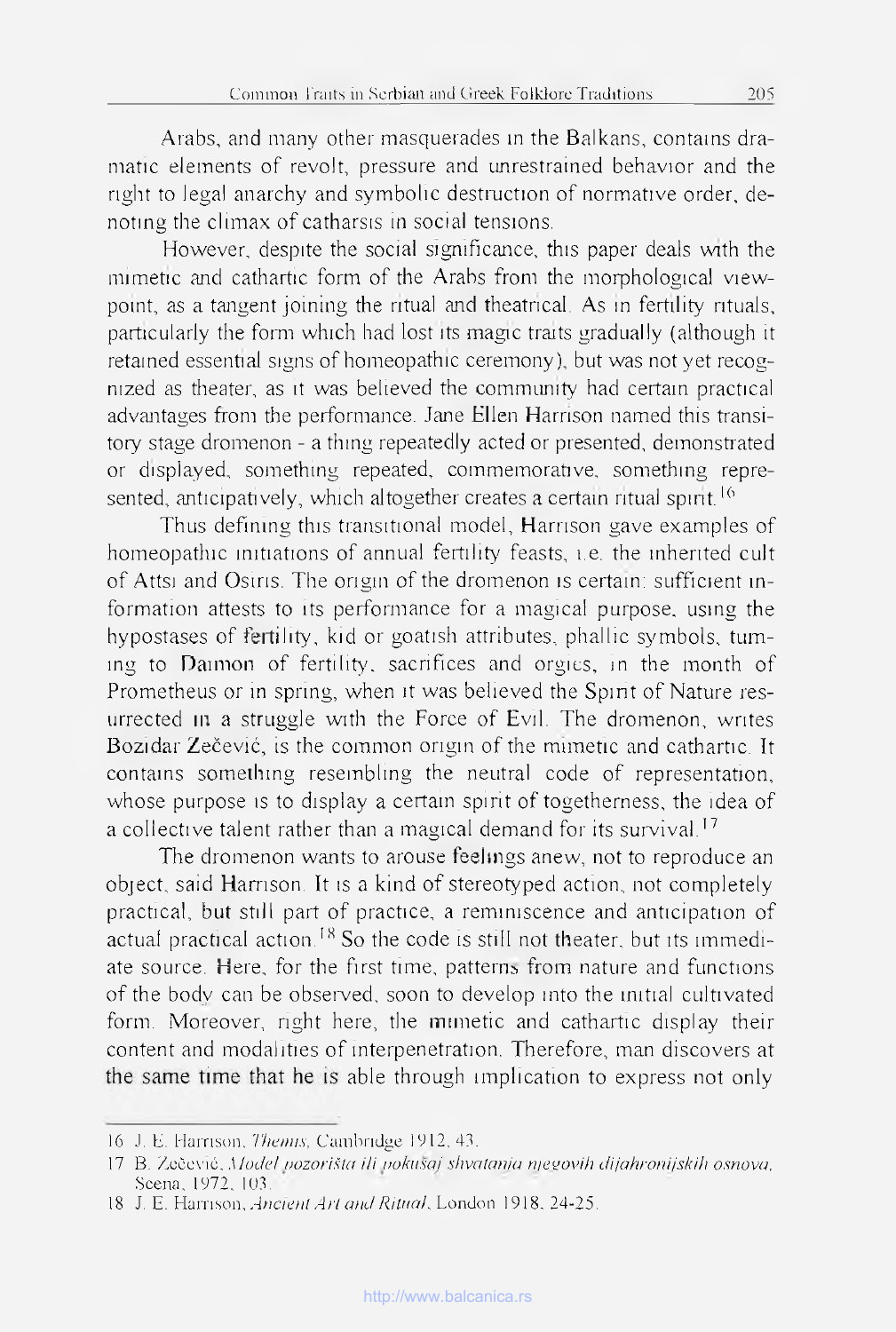magical intent but a collective or mdividual agent that may be entireiy unmagical. By reducing nature to types, symbols and patterns, he Ieamed the language that would in the future serve to sigmfy and transform. It is precisely this discovery that lent a histonc quality to the period of the dromenon, inciting the nature of theater itself.19

When describing more closely the phenomenon of the dromenon, Harrison refers to it as MIME, to distance this specific form from earlier magical and subséquent theatrical forms. Many scholastic studies indicate that mime was constituted in live folk tradition as a separate and complété action. According to some authors, the mimetic pattern was formed in the early 7th century, after the penetration of the Dionysian cuit in Attica. Plutarch confirms this fact, which leads to the assumption that the mimetic pattern was formed a little earlier than the first recorded satuical chorus, and was able thus to influence the development of dromenon on an equal scale.20

Our conviction today that mime always had a comic or burlesque tone stems from the subsequent Italian mimes. The form that is of interest to us here is neither tragic nor comic. It denoted the collection and distribution of symbols, a stereotyped sequence of acts performed to evoke the spirit of Dionysus, where an inherited wholeness and completeness of action emerged for the first time. The pattern, therefore, already contained a distinct ability to transform real-life order into mimetic éléments. Constituted in such a manner, it sigmfied the same thing as the prototype of theater, something that made it detach itself from base phallic mimes, a seed of beauty and solemn meaning that bloomed in tragedy, concluded Harrison.<sup>21</sup>

Magical symbolism began to fade increasingly in the dromenon (the magical meaning of certain symbols was forgotten), while other symbols became more profane, that is, capable of reproducing at any moment the desired feeling of belonging to the same type, the same community. It is important to note that mimesis gradually became stereotyped, that it, it was reduced to an established distribution of the éléments of the action. However, in order to demonstrate an action as clearly as possible, the number of the symbols had to be minimized and the pattern recognized quickly and completely. Superfluous symbols (whose meanings were lost entireiy) had to disappear to make

<sup>19</sup> B. Zečević, *op.cit.*, 104.

<sup>20</sup> *Ibid.*, 104-105.

<sup>21</sup> J. E. Harrison, *Themis, op.cit.*, 32.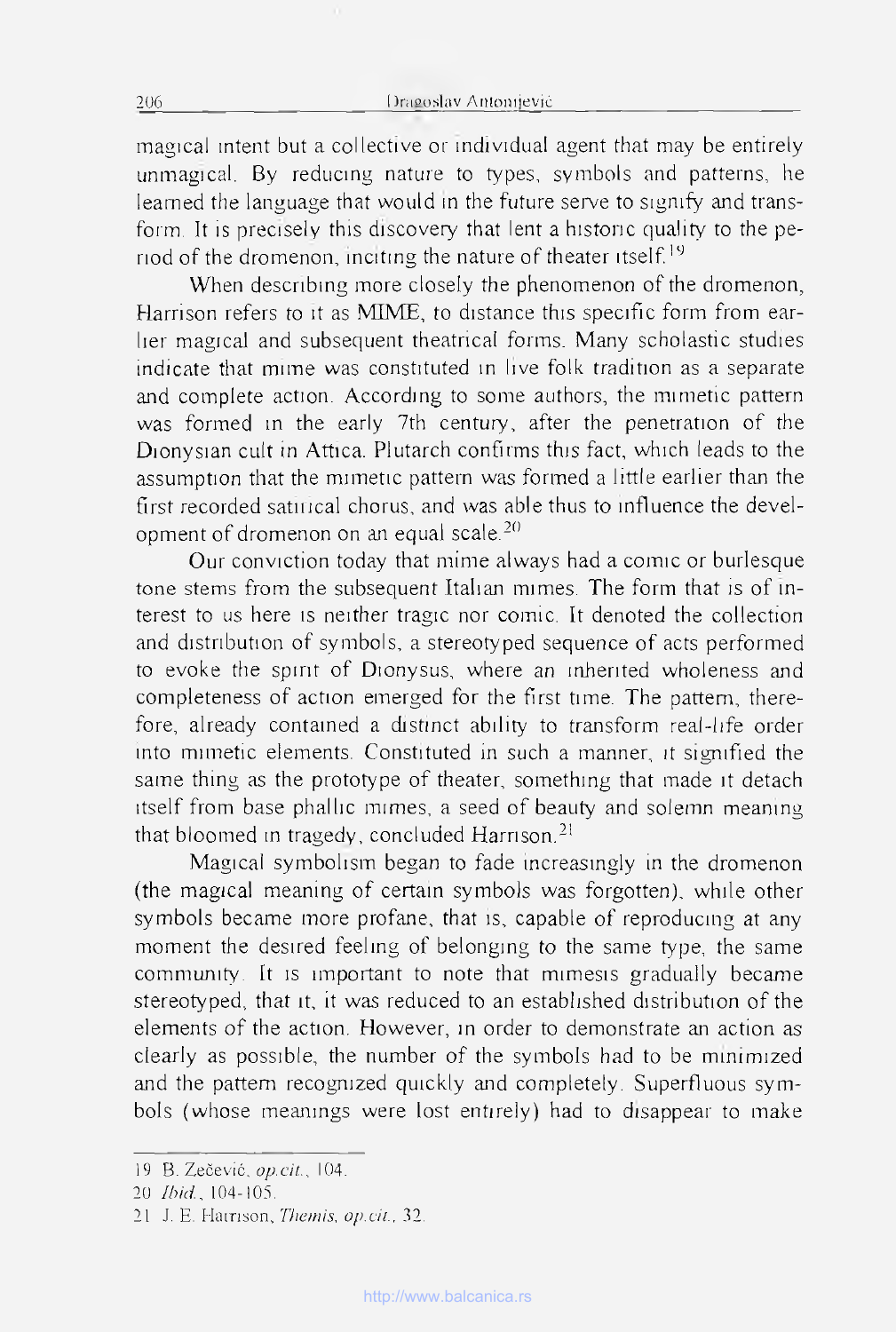room for those that were understood and accepted. These new symbois subsequently acquired general meaning. People eagerly accepted them, with respect, At this stage, the performer was a plebeian with a free body, covered in the skin of his sheep, with modest mimetic potential but an open heart. Precisely this stereotype and reduction have cardinal import from the subsequent theatrical aspect, handing down a legacy to the theater, an awareness of the purity and intelligibility of the basic pattern of simplicity and standards of action, which tragedy develops close to perfection, said Zečević.22

In order to defme the phenomenon theater, W. Puchner rightfully sets out that the ritual field (Vorfeld) must be observed as a boundary region. Theater begins to be theater in this transitional field, a subject of study for ethnoiogy and folklore. Puchner believed ritual and theater were complementary in the beginning. They can be severed only if one differential criterion is resolved, but with regard for the entire network of criteria linked by one transitional dromenon. Puchner examined four such mutual axes of criteria with opposite outermost points: 1. Symbol and reality 2. play and dance, 3. feast and celebration 4. irrationality and rationality.<sup>23</sup>

Which axes of criteria could be viewed as elementary dramatic in the Arabs? The biggest difficulty is the separation or demarcation of the theatrical and the customary in the masked rituals. It is important for this article, as Puchner points out, that ritual and theater are complementary m their genetic unity, that ritual phenomena belong to the domain of theatrical arts, but also to anthropology. Naturally, the division has heuristic value and should be verified from case to case. $24$ 

I. Viewed as a whole, the ceremony of the masquerade Arabs îs a specific kind of action-plot-act wherein man establishes certain relationships. Naturally, this element alone does not constitute it as dramatic. Some writers exaggerate when they consider action (plot) a universal sign of drama. It is merely one requisite of dramatic creativ- $\frac{1}{1}$ 

The first requisite is providmg space for the performance; m the Arabs it is set in village streets and yards, partly in coffee-houses.

<sup>22</sup> B. Zečević, *op.cit.*, 106.

<sup>23</sup> W. Pudmer. *Braiichlumsnischcinwtpcn un pricchischen .lahreslauf* Wien 1У77. 345.

<sup>24</sup> *Ibid..* 503

<sup>25</sup> D. Antonijevic, *Narodno glumovanje i Dionisov kalt, op.cit.*, 215.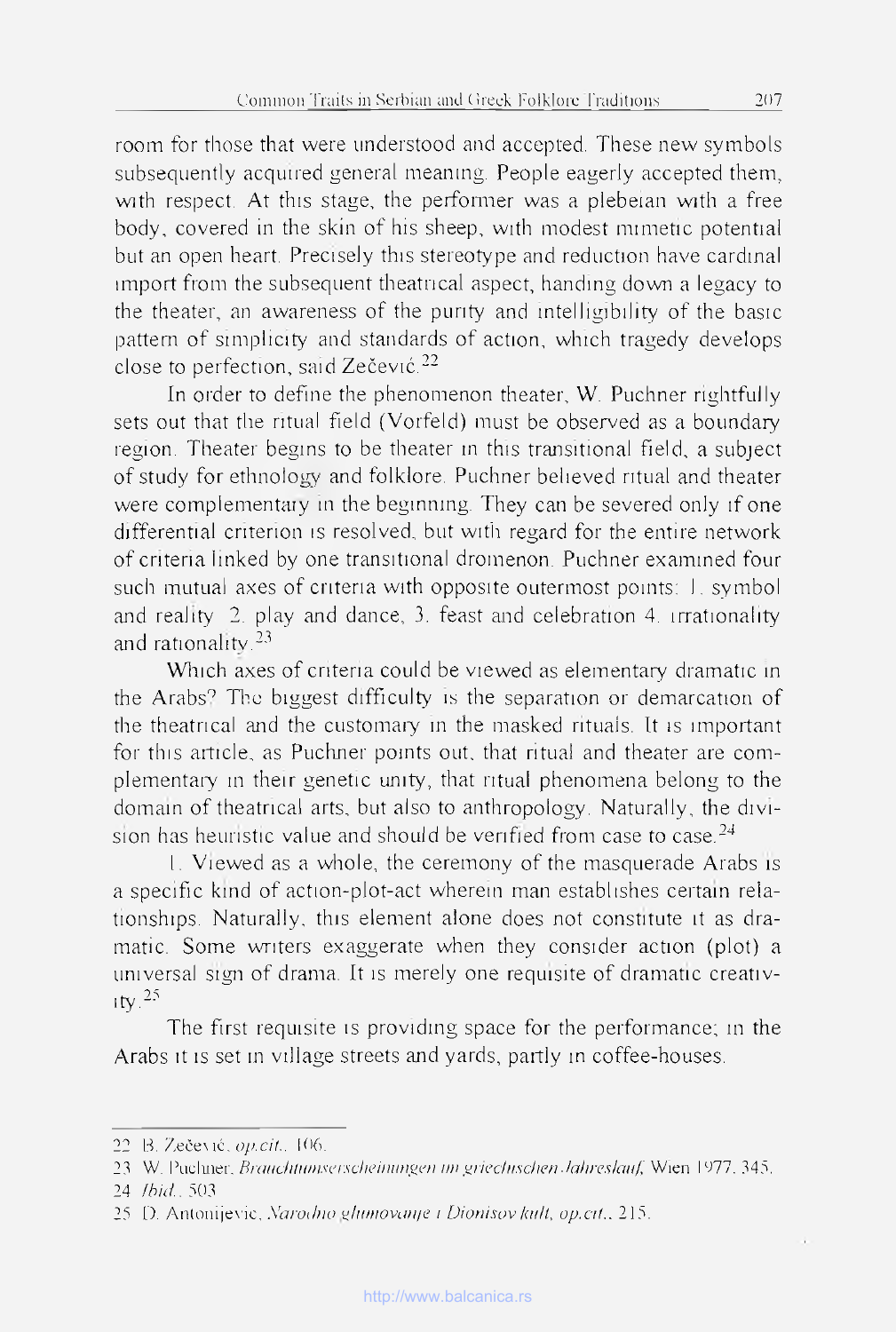2. As a "spectacle", the equipment of the performers bears theatrical importance, particularly the anthropomorphic and zoomorphic masks suggestive of their deep magical and religious roots. Transformation or disguise into an image with the use of mask, movement, mimicry and words - altogether are requisites for any drama.

3. Players are selected amongst each other for whatever masquerade they are to perform. They must exhibit certain qualities, such as wittiness, or the ability to imitate, speak well and so on. Sometimes, players take a long time to prepare for their roles, either to memorize their parts or make masks and whatever else is necessary. These are ail theatrical traits.

4. The strongest moment dramatically is death and resurrection. The scene displays optimism, the belief and conviction that man can affect nature and her tempers, act on the processes of production with magical and religious dances that form a bridge between the real and supernatural. In all these complex procedures the chief role is played by symbols and symbolic sequels containing semantic interpretations<sup>26</sup>

Lament over a dead hero, in addition to îts deep magical and religious sigmficance, shows a future void of pessimism and self-destruction. Quite the contrary, it expresses the idea of self-preservation, and the securing of a better and happier life for tomorrow and in the final instance throws a rétrospective light on the early days when wailmg for a deceased was deliberately dramatized. According to some studies, wailing for a deceased is believed to be the origin of drama.<sup>27</sup> This tragic element in masquerades reveals the embryomc stage of the aesthetic category of the tragic. Its aim is to show that the forces of darkness and all that is pressing the village community have been driven out of the village, but their retum is expected the following year, and the ntual will be repeated in the same order. The final stage of the Arabs is epiphany or theophany, the moment when the hero resurrects, and the forces of darkness are expelled to the exterior. At this point the mime ends, the purpose has been revealed and the general pattern is discemible again - the welfare of the village community.<sup>28</sup>

5. There are many comic situations in the Arabs, for instance, in simulating coitus, which is frequently part of magic fertility rites,

<sup>26</sup> K. J. Kakoun, *Dionysiaka,* Athens 1965. 102.

<sup>27</sup> *Ibid*

<sup>28 6.</sup> Zečević, *op.cit.,* 109.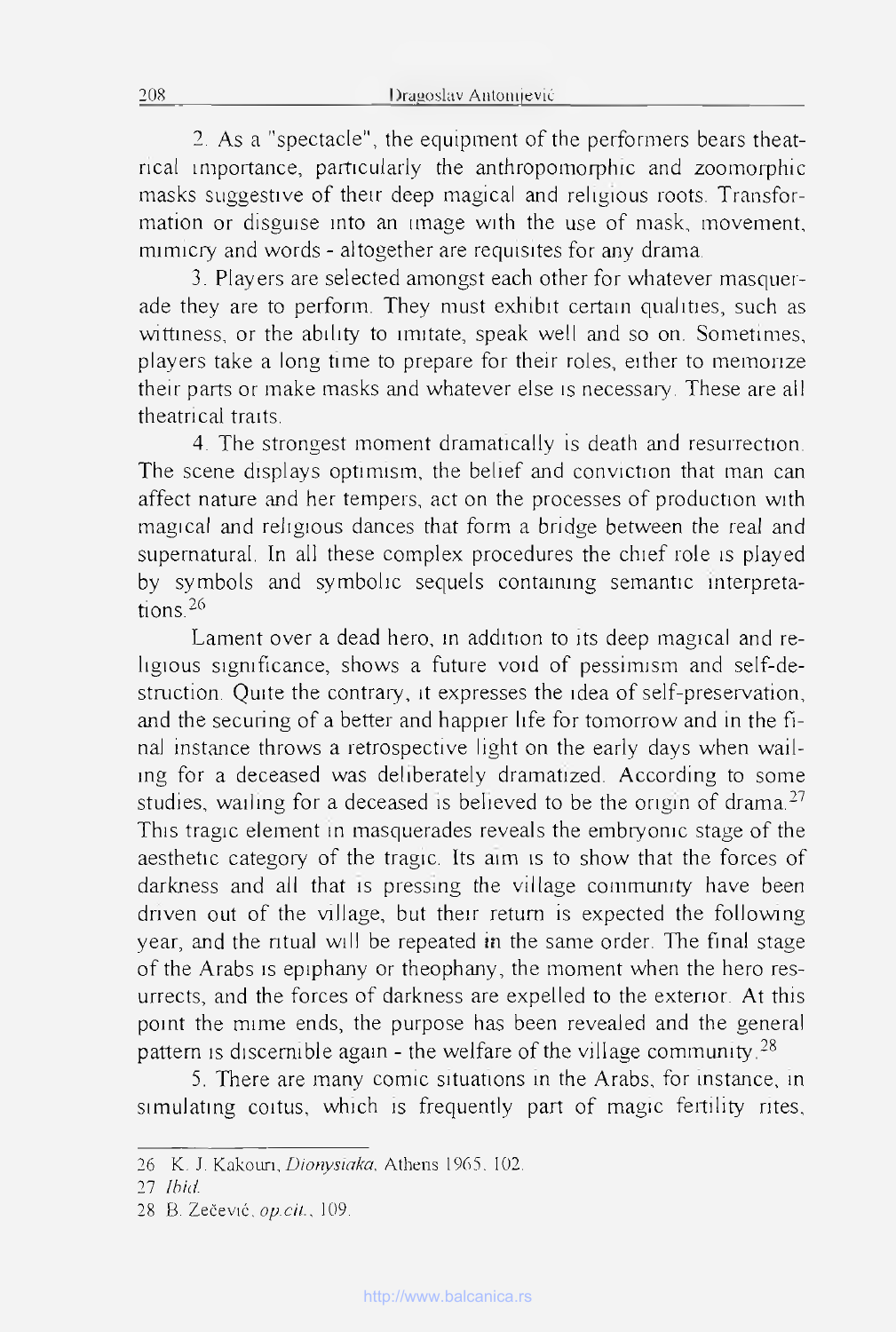which offer a vent to popular mood and joy. If we observe the performance of mdividual stages of the Arabs, we shall note how often certain încidental events and personalities are cancatured ad hoc. Mockeries in dialogues that have no relationship to formal magical obscenities can also be heard.<sup>29</sup>

6. The Arabs often engage in conversation with their spectators, altering their voices, attempting to depict the personage whose role they are representmg. The language employed îs the vernacular spoken by the peasant, often rough and coarse. They do not learn their roles by heart but improvise,

7. The question of the role of the spectators is of particular importance. The actors and spectators make up a unity. The différences between the performer and his audience are lost. The performing of the dance proves to be a closed psychological System. The collective participation of performers and spectators is an essential characteristic of masquerades. Every man is a direct participant in the play. It involves an mdividual who at any moment may change his place, which is quite contrary to the institutionalized theater where the performer (actor) is definitely separated from the audience

8. An analysis of the movements and singing would trace their origins to antiquity. Corrélative investigations to that effect are rather difficult to undertake as we have no knowledge of ancient music. However, music and dance taken as a whole, with the use of requisites and symbols basically mspired by magic and cultism, are automatically expressive for the theater.30

Let us go back and draw a bnef conclusion. The cathartic pattern the concealed action of which we obseiwed in the Arabs from the very begmmng of the ceremony, îs not replaced by a mimetic pattern; on the contrary, it plays the role of its hidden motif from the very beginning, a potential partner who emerges and disappears during the performance, in order to reveal at the end his truc face and the function, or purpose, of mime.

Both patterns wil! pursue a cultivated form, said Zečević. They will continue to acquire style and perfected technique on the one hand, and more complex connotative actions on the other. Thus in highly developed theatrical forms it is more difficult to détermine the self-sufficiency of the mimetic and the collective necessity of the cathartic.

<sup>29</sup> K J Kakouri, *op.cit*, 113.

<sup>30</sup> *Ib id .* 1 10